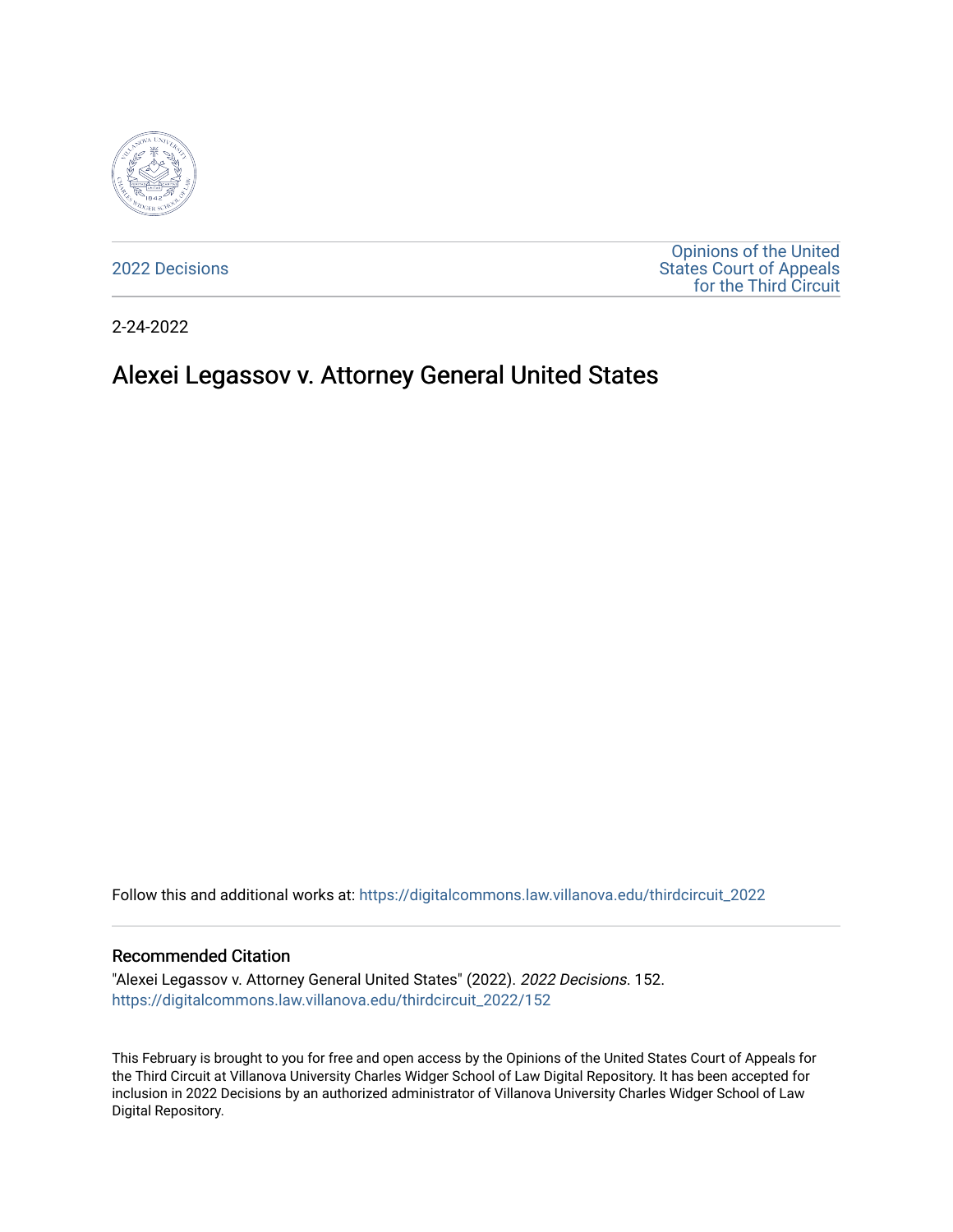### **NOT PRECEDENTIAL**

UNITED STATES COURT OF APPEALS FOR THE THIRD CIRCUIT

\_\_\_\_\_\_\_\_\_\_

No. 21-2586

### ALEXEI LEGASSOV, **Petitioner**

 $\overline{\phantom{a}}$ 

v.

## ATTORNEY GENERAL UNITED STATES OF AMERICA \_\_\_\_\_\_\_\_\_\_\_\_\_\_\_\_\_\_\_\_\_\_\_\_\_\_\_\_\_\_\_\_\_\_\_\_

On Petition for Review of an Order of the Board of Immigration Appeals (Agency No. A074-726-967) Immigration Judge: Jason L. Pope

\_\_\_\_\_\_\_\_\_\_\_\_\_\_\_\_\_\_\_\_\_\_\_\_\_\_\_\_\_\_\_\_\_\_\_\_

Submitted Pursuant to Third Circuit LAR 34.1(a) February 10, 2022 Before: MCKEE, SHWARTZ and MATEY, Circuit Judges

> (Opinion filed February 24, 2022) \_\_\_\_\_\_\_\_\_\_\_

> > OPINION\* \_\_\_\_\_\_\_\_\_\_\_

PER CURIAM

<sup>\*</sup> This disposition is not an opinion of the full Court and pursuant to I.O.P. 5.7 does not constitute binding precedent.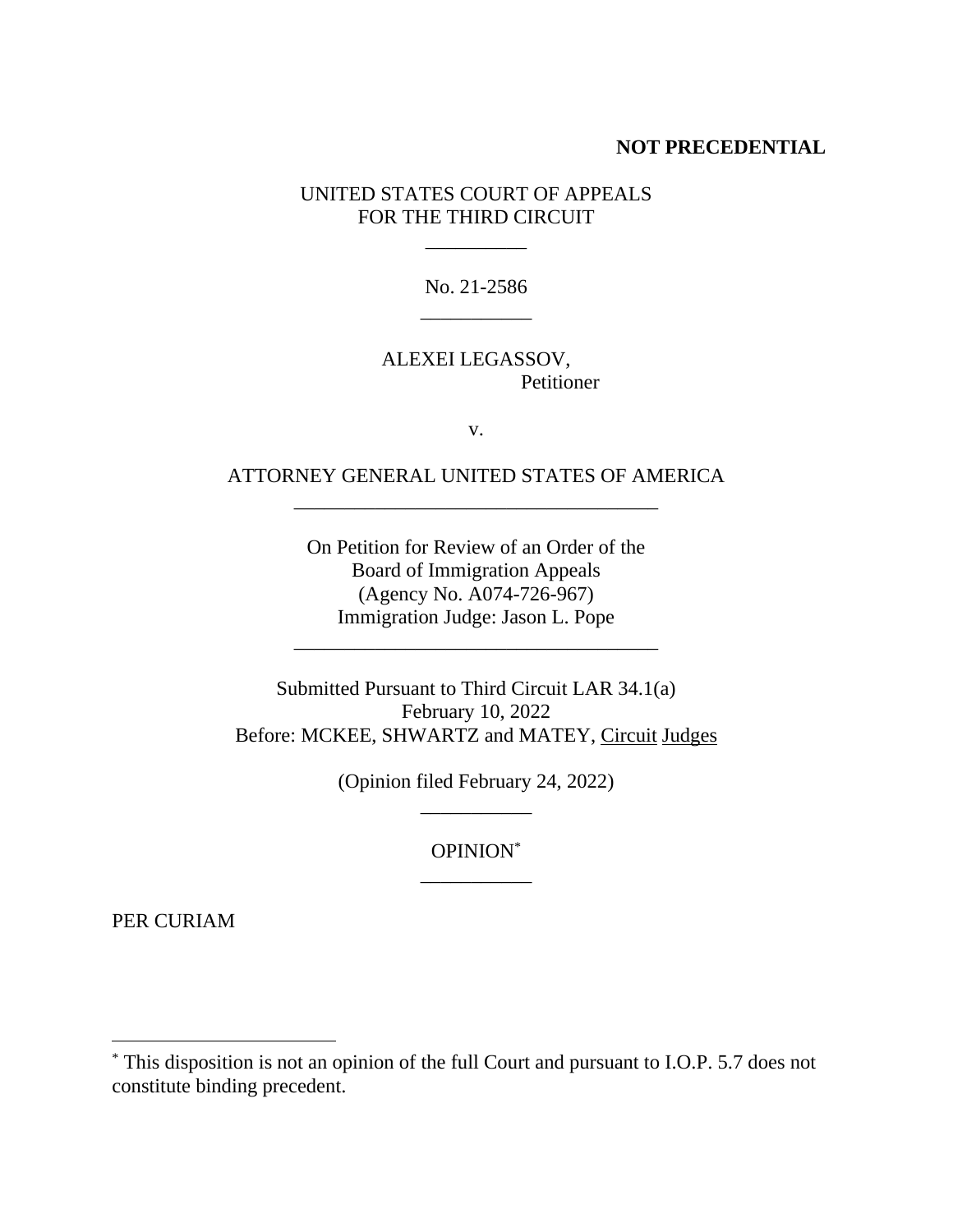Petitioner Alexie Legassov petitions for review of a final order of removal and the denial of a motion to remand. For the following reasons, we will deny the petition.

Legassov, a Russian citizen, has lived in the United States since 1993. In 2018, he was convicted in New Jersey of insurance fraud (N.J. Stat. Ann. § 2C:21-4.6(c)) and operating a corporation for criminal purposes (N.J. Stat. Ann. § 2C:21-9(c)). He was sentenced to prison terms of four and five years, respectively, and ordered to pay over \$1.2 million in restitution. After the Government initiated removal proceedings in 2019, an Immigration Judge (IJ) concluded that Legassov was removable as a noncitizen convicted of two or more offenses for which the aggregated sentences were five years or more (8 U.S.C. § 1182(a)(2)(B)) and as a noncitizen convicted of a crime involving moral turpitude (CIMT) (8 U.S.C. § 1182(a)(2)(A)(i)(I)).

In August 2020, Legassov, proceeding pro se, applied for asylum, withholding of removal, and protection under the Convention Against Torture (CAT). At a hearing in January 2021, Legassov testified that he entered the United States due to fears relating to his father's involvement in investigating the 1986 Chernobyl disaster. Although the official cause of his father's death in 1988 was suicide, Legassov claimed that the Russian government had his father killed and he was warned to stop discussing that topic. Legassov stated that he was not harmed while in Russia, but he believed that the KGB initiated charges against him in 1996 after his departure and that he had been included on a wanted list.

2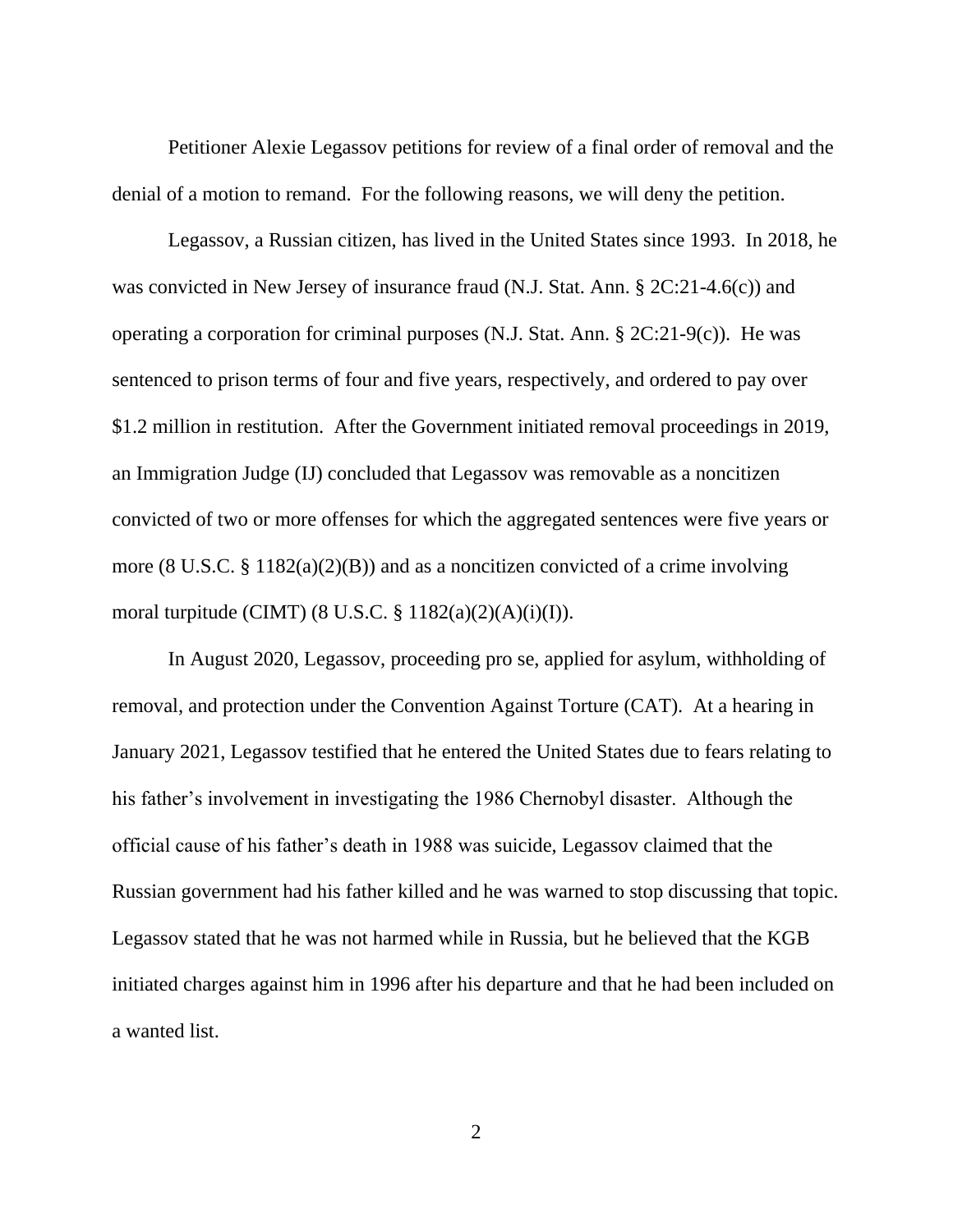The IJ ruled on several grounds that Legassov did not qualify for relief. In addition to making an adverse credibility finding, the IJ concluded that the one-year filing deadline barred the asylum application, and Legassov failed to provide a significantly changed circumstance to extend the time for filing. Even aside from the one-year bar, the IJ explained that he would deny asylum as a matter of discretion due to Legassov's criminal history. The IJ likewise decided that Legassov had committed a "particularly serious crime" which rendered him ineligible for withholding of removal, and that Legassov did not qualify for CAT relief where he had not shown it would be more likely than not that he would be tortured upon his return to Russia. The IJ also denied voluntary departure.

On appeal, the BIA agreed with the IJ's reasoning, rejected all grounds advanced in Legassov's counseled brief, and dismissed the appeal. The BIA also denied a motion to remand because the evidence submitted did not rebut any of the IJ's findings.<sup>1</sup> Legassov, once again proceeding pro se, timely petitioned this Court for review.

We have jurisdiction to review a final order of removal under 8 U.S.C. § 1252(a). We consider the agency's legal determinations de novo, including its application of law to facts. See Herrera-Reyes v. Att'y Gen., 952 F.3d 101, 106 (3d Cir. 2020).

Notably, Legassov has not disputed that he is removable on the statutory grounds

<sup>&</sup>lt;sup>1</sup> The BIA ruled that Legassov had waived appeal of the IJ's denial of voluntary departure because he did not raise the issue. See BIA Dec. at 2 n.1.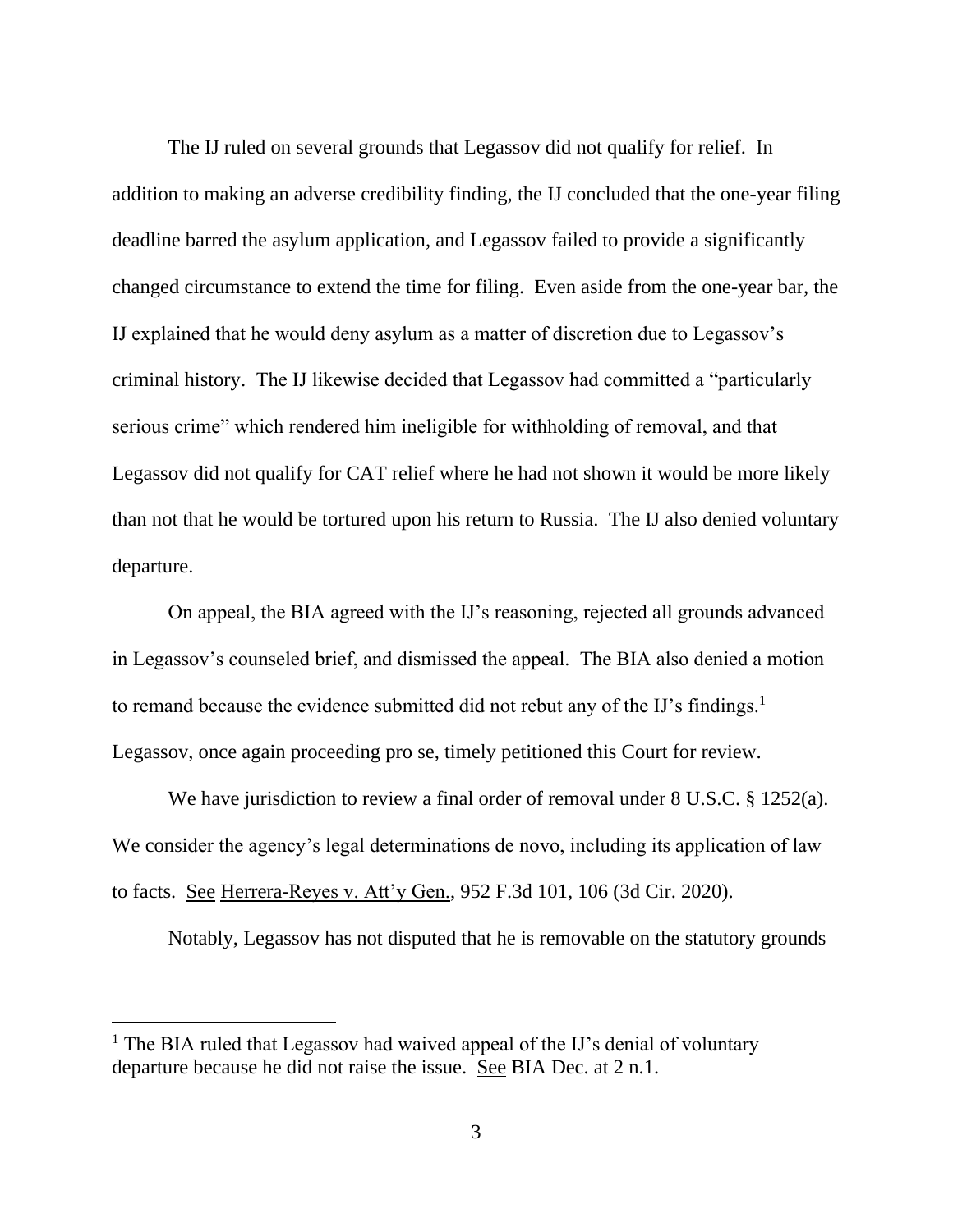cited by the agency based on his criminal history (for committing a CIMT and for convictions of offenses carrying aggregated sentences of five or more years' imprisonment).<sup>2</sup> Also, he did not previously challenge the IJ's conclusions that he was ineligible for asylum, withholding of removal, or CAT relief on appeal in the BIA; although he now claims, in very general terms, that he was eligible. See Petitioner's Informal Brief at 5. But Legassov's nascent argument on this ground is unexhausted, and we will not review it. See 8 U.S.C. § 1252(d)(1).

What remains are jurisdictional and due process arguments Legassov raised before, and we will reject them for largely the same reasons the BIA did.<sup>3</sup> First, Legassov argues that the immigration court lacked jurisdiction over his removal proceedings because, he contends, his Notice to Appeal (NTA) was deficient under Supreme Court precedent. See Pereira v. Sessions, 138 S. Ct. 2105, 2113-14 (2018); Niz-Chavez v. Garland, 141 S. Ct. 1474, 1486 (2021). But Niz-Chavez, like Pereira,

<sup>&</sup>lt;sup>2</sup> Legassov does argue that the agency's findings concerning removability were based on factual errors or facts not in the record. But as the BIA stated, even though Legassov did not admit certain facts such as illegal entry to the United States, he admitted that he was not a United States citizen and to the fact of his convictions, and these supported two of the three charges of removal. See BIA Dec. at 2. Even if the agency erred by finding Legassov removable on the first charge (being present in the United States without being admitted or paroled), any error was harmless because it is "highly probable that [it] did not affect the outcome of the case." Li Hua Yuan v. Att'y Gen., 642 F.3d 420, 427 (3d Cir. 2011).

<sup>3</sup> Legassov made another mistake of fact challenge in his brief—to the IJ's adverse credibility determination—but the issue was not exhausted before the BIA, and we cannot consider it. See 8 U.S.C. § 1252(d)(1).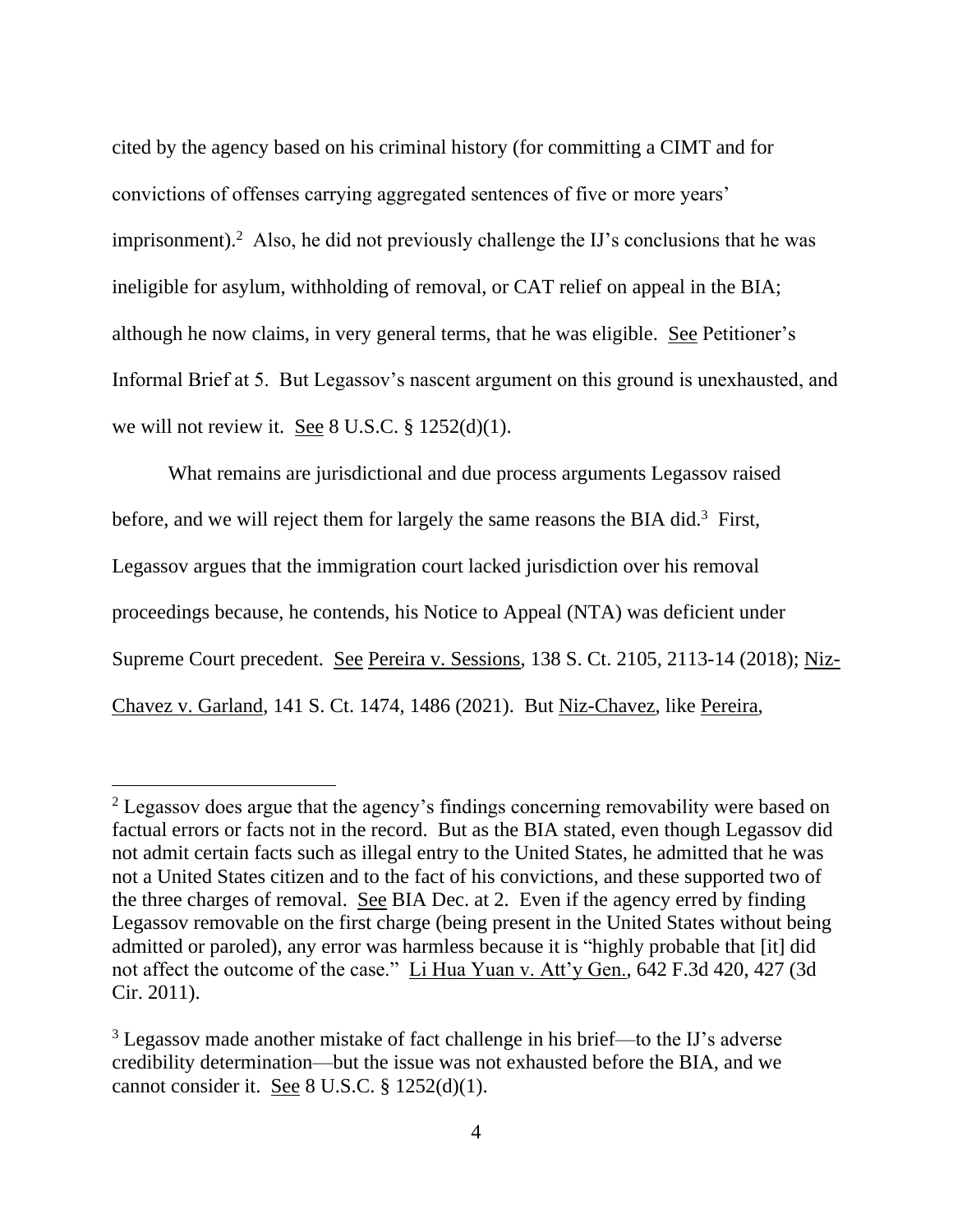addressed the stop-time rule for cancellation of removal—relief not sought here—and did not concern the jurisdiction of immigration courts. Our Court has rejected the same Pereira-based jurisdictional argument. See Chavez-Chilel v. Att'y Gen., 20 F.4th 138 (3d Cir. 2021); Nkomo v. Att'y Gen., 930 F.3d 129, 133-34 (3d Cir. 2019), cert. denied, 140 S. Ct. 2740 (2020).

Legassov argues in his petition that the immigration court violated his due process rights by failing to adequately explain the proceedings or to develop the record. See Pet. Informal Br. at 5. But for the reasons explained by the BIA in its decision at pages 2-3, the record reveals no due process violation in Legassov's proceedings.

As the BIA mentioned, the IJ explained to Legassov how he might retain an attorney and, after granting one continuance, the IJ was poised to grant another for Legassov to find an attorney. However, Legassov demurred and asked if the proceedings could move forward, and the IJ obliged. The IJ explained that Legassov would testify in support of his asylum application at the next hearing, and the IJ gave him time to submit documentation; Legassov did both. Legassov does not detail what else the IJ should have explained. Further, he has not shown that any deficiency prejudiced him, which is fatal to a due process claim. See Serrano-Alberto v. Att'y Gen., 859 F.3d 208, 213 (3d Cir. 2017).

As for the alleged failure to develop the record, we have not recognized that due process generally imposes such an obligation on an IJ. See id. at 225 n.8. Even if we

5